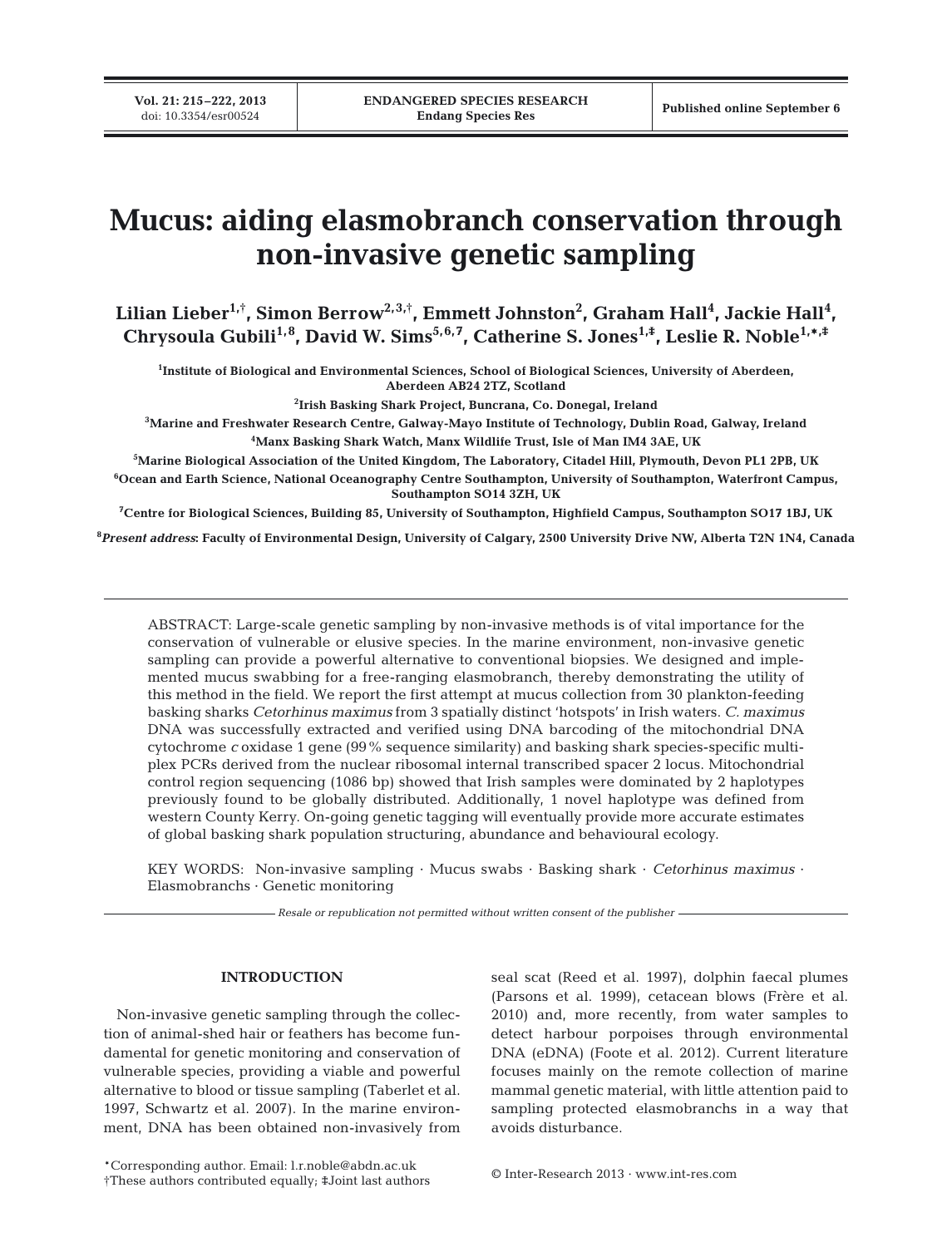The filter-feeding basking shark *Cetorhinus maximus* is the world's second largest fish and is classified on the IUCN Red List as 'Vulnerable' worldwide and 'Endangered' in the Northeast Atlantic (NEA) region (www.iucnredlist.org/details/39340/0, reviewed in Sims 2008). In 2000, the basking shark was listed in Appendix III of the Convention on the International Trade in Endangered Species (CITES), and was upgraded in 2002 to CITES Appendix II, which requires monitoring through licences to ensure that trade can be sustained without detriment to wild populations. Currently, it is one of only 8 sharks with protective legislation of this type. Although circumglobally distributed, the western European shelf provides a key habitat, with persistent seasonal aggregations or 'hotspots' in areas of higher zooplankton abundance closely associated with frontal areas around SW England, NW Scotland, Ireland and the Isle of Man (Berrow & Heardman 1994, Sims & Quayle 1998, Sims et al. 2000, Southall et al. 2005, Witt et al. 2012). Satellite tracking has revealed that basking sharks in the NEA overwinter on the continental shelf and shelf edge in deeper waters and frequent stratified coastal waters mainly during summer (Southall et al. 2006). They are capable of trans-equatorial and transoceanic movements (Gore et al. 2008, Skomal et al. 2009), thereby demonstrating potential for long-distance dispersal. The little biological data available and preliminary mitochondrial DNA (mtDNA) analyses suggest that basking shark global population structure is panmictic, exhibiting low worldwide genetic variability with no differentiation between ocean basins (Hoelzel et al. 2006). However, previous genetic studies have been constrained, relying on low numbers of tissue samples opportunistically collected from infrequent strandings or by-catch. To reveal basking shark social structure during aggregations and investigate potential seasonal site-fidelity, successful genetic tagging relies on rapidly sampling multiple individuals within a shoal at spatially and temporally independent hotspots. As relatively little is known about basking shark life-history strategies (Sims 2008) such a sampling design could enhance detection of consistent patterns of genetic differentiation (Waples 1998).

Genetic tagging can provide a powerful tool, revealing contemporary patterns of gene flow, population size and mating strategies in marine animals (Palsbøll 1999). Conventional tags or natural marks can be lost or can change over time, whereas a genetic signature allows for 100% tag retention and significantly reduces the cost and time associated with studying highly vagile species (Andreou et al.

2012). However, traditional sampling techniques such as skin biopsies or fin clips are more difficult in the protected basking shark: not only do they require expensive equipment and highly specialized tagging skills that require official licences, but they are also less successful due to the hard skin of *Cetorhinus maximus*. This has potential to induce disturbance of an individual's behaviour within an aggregation, making mucus collection the preferred option for legislative bodies charged with protection and licensing of work on threatened species.

A non-destructive genetic sampling procedure using body mucus placed on FTA<sup>®</sup> cards (reagentloaded papers) has been described from laboratorykept teleost fish (Livia et al. 2006), and validated in a protocol designed to investigate contamination risks associated with high-density groups of small cichlids (Le Vin et al. 2011). Hoolihan et al. (2009) were able to modify this method for live-caught teleosts. Here, going beyond laboratory conditions, we demonstrate the feasibility of collecting skin mucus swabs from free-ranging elasmobranchs. Basking sharks naturally secrete a thick mucus (slime) covering their entire skin surface (Matthews & Parker 1950), which has been suggested as a potential DNA source (Sims 2008), but has yet to be tested.

In this study, we report the first successful attempt to collect elasmobranch mucus in the field and its efficacy for genetic analyses. We demonstrate the potential of mucus swabs as a vehicle for large-scale population genetic monitoring of basking sharks, an approach which may be applicable to other protected sharks, skates and rays where there is a need to assess changes in population dynamics and identify ecologically important sites. Here we test the utility of basking shark mucus swabs using 2 maternally inherited mtDNA genes (cytochrome *c* oxidase subunit I [COI] and the control region [CR]), and the nuclear ribosomal internal transcribed spacer 2 (ITS2) region sequences. Mucus swabbing proved to be a simple, reliable, relatively non-invasive method, requiring minimal training to obtain samples yielding good-quality DNA from the target species, with the benefits of reduced costs, time and disturbance associated with sampling vulnerable sharks.

### **MATERIALS AND METHODS**

#### **Sample locality and collection**

Mucus samples were collected from Irish coastal waters, which, together with their continental shelves,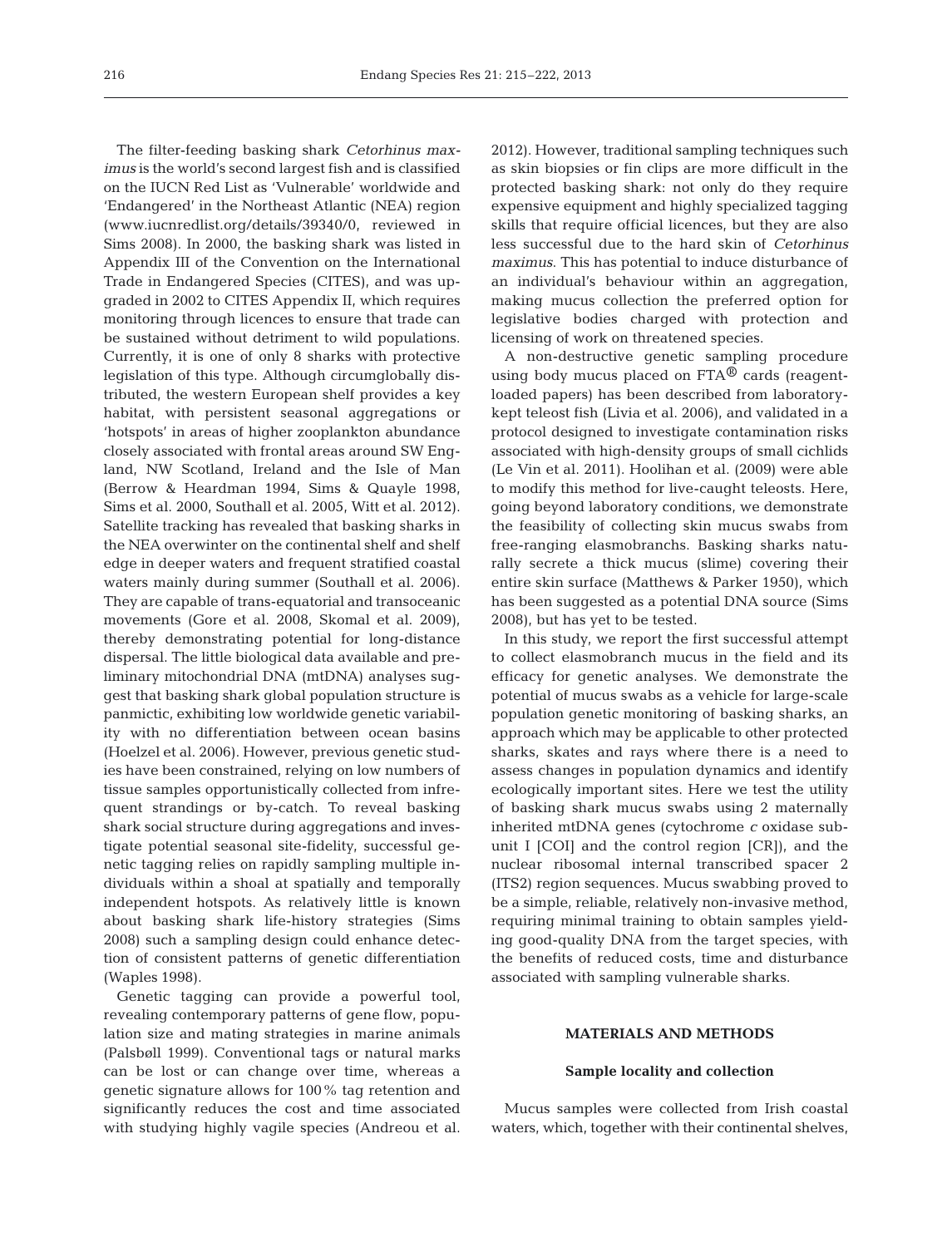present an important seasonal habitat for basking sharks in the NEA (Berrow & Heardman 1994). Mucus was first obtained in 2008 during a basking shark tagging study in County (Co.) Donegal, Ireland, when a shark struck the side of a boat with its tail after being tagged, leaving behind a sample of black slime. This was removed from the boat's bow, stored in 70% ethanol, and genomic DNA was successfully extracted. This formed the basis for development of a sampling methodology as follows. Upon detection of a basking shark at the surface, the shark was approached slowly from the side. The sampling device involved a mop handle and an extendable pole with a coarse pan scourer or a cotton cloth attached by cable ties to the handle (Berrow & Johnston 2009; our Fig. 1). Skin mucus swabs were collected by gently rubbing the scourer/cloth along the shark's dorsal side, from front to back, or its dorsal fin. There was no risk of breaking the skin, as only surface mucus was recovered. The scourer/cloth was removed and easily replaced for the next sampling attempt. Small amounts of mucus were needed for genetic analysis, and 1 stroke per shark proved to be sufficient. Samples were stored in 99% ethanol at 4°C. A total of 30 mucus samples were collected between 20 May and 14 July 2010 off Co. Donegal (n  $= 19$ , Co. Cork (n = 5), and Co. Kerry (n = 6), Ireland (Fig. 2). No reaction to the sampling procedure was recorded for most sharks, whilst some exhibited a mild reaction best described as a 'startle' response, thought to be due to the close proximity of the boat

and touching the shark with the pole, rather than discomfort associated with the sampling attempt. Depending on the county in which they were sampled, differently coloured conventional number tags were deployed for mark-recapture. Simultaneous tagging ensured that individuals were not resampled. Size and sex were assessed, when possible, using a pole-mounted camera, and geographic location was recorded by an onboard global positioning system (GPS). Additionally, 2 basking shark tissue samples were obtained from incidental by-catch one off Co. Donegal and one off Co. Dublin.

#### **DNA extraction, amplification and quantification**

Mucus was taken directly from the scourer or, alternatively, a  $1 \text{ cm}^2$  piece of mucus-covered cloth was used for DNA extraction. Total genomic DNA was extracted from 30 mucus samples and 2 by-catch tissue samples using either the Qiagen® DNeasy tissue kit or proteinase K digestion and standard phenol-chloroform procedures (Sambrook et al. 1989).

A 652 bp fragment from the 5' region of the mtDNA COI gene was amplified for DNA barcoding (Hebert et al. 2003) using the FishF2 and FishR2 primers from Ward et al. (2005). PCRs were performed in a Biometra T-Gradient thermocycler consisting of an initial denaturation step of 95°C for 5 min, followed by 35 cycles of 45 s at 94°C, 60 s at 50°C, 60 s at 72°C, and a final extension phase of 10 min at 72°C. The



Fig. 1. Sampling procedure, using scouring pads (showing black mucus) attached to an extendable pole by cable ties to obtain mucus from basking sharks *Cetorhinus maximus* (Berrow & Johnston 2009)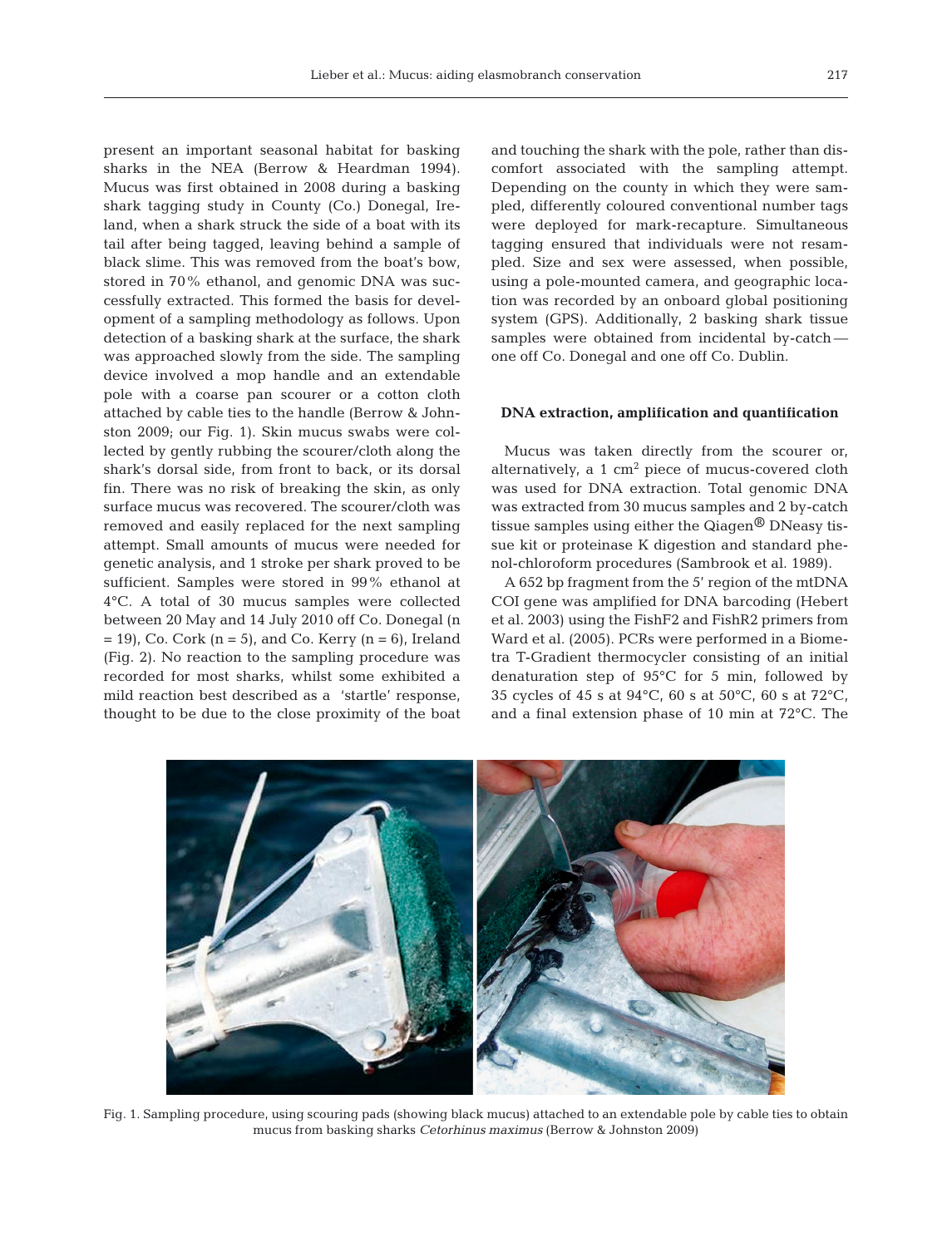Fig. 2. *Cetorhinus maximus*. Locations for collection of mucus samples from basking sharks between 20 May and 14 July 2010

40 µl reaction mix contained 1× PCR buffer, 200 µM deoxynucleotide triphosphates dNTPs, 1.5 mM MgCl2, 0.3 µM of each primer, 0.5 U of *Taq* DNA polymerase (Bioline) and 10 ng genomic DNA. PCR products from 8 mucus samples and 1 *Cetorhinus maximus* tissue sample (control) were visualized on a 1% agarose gel, purified (QIAquick PCR purification kits, Qiagen<sup>®</sup>) and bidirectionally sequenced (Beckman Coulter Genomics). A sequence similarity search was performed in GenBank using the BLAST algorithm.

PCR amplifications to recover the full mtDNA CR (1086 bp) used primers CMARH-F and CMARH-R (Hoelzel et al. 2006) in 40  $\mu$ l mixtures consisting of 1 $\times$ PCR buffer (Bioline), 200 µM dNTPs, 1 mM  $MqCl<sub>2</sub>$ , 0.2 µM of each primer, 0.4 U *Taq* DNA polymerase (Bioline) and 2.5 µl genomic DNA template. Cycling conditions consisted of an initial 5 min denaturation at 95°C, followed by 35 cycles of 45 s at 94°C, 1 min 30 s at 55°C, 1 min 30 s at 72°C, and a final extension phase of 8 min at 72°C. One positive control (tissue sample) and 1 negative control were used during each set of PCRs to assess band size and contamina-

tion. A total of 12 samples failed to amplify and, therefore, 2 internal, CMARH-F1 and CMARH-R2 primers were used (Hoelzel et al. 2006), which involved performing 2 additional and separate PCRs (CMARH-F & CMARH-R2 ~550 bp and CMARH-F1 & CMARH-R ~1000 bp) to give a final composite sequence of 1086 bp. PCR amplifications were performed in a 30 µl reaction mix consisting of 20 ng DNA, 1× PCR buffer (Bioline), 200 µM dNTPs, 0.3 µM of each primer, 1 mM MgCl<sub>2</sub> and 0.7 U Taq DNA polymerase (Bioline). PCR conditions were as described above; however, the annealing temperature was 56.7°C for CMARH-F-R2 and 46.8°C for CMARH-F1-R. All 32 amplified products were purified using QIAquick PCR purification kits (Qiagen<sup>®</sup>) and bidirectionally sequenced (Beckman Coulter Genomics). Samples showing new haplotypes were re-amplified and sequenced to verify polymorphisms (nomenclature as in Hoelzel et al. 2006).

Mucus samples were amplified in a multiplex PCR with shark ITS universal primers FISH5.8SF and FISH28SR (Pank et al. 2001), and 2 internal basking shark-specific primers BSK328F and BSK503F using 20 to 200 ng DNA template following Magnussen et al (2007), with a negative and 2 positive controls (Irish and New Zealand tissue samples). A subset of 9 mucus samples and the 2 positive controls were amplified with the ITS2 FISH5.8SF and FISH28SR primers to produce a 1400 bp amplicon, and were gel-extracted using QIAquick gel extraction kit ( $\alpha$ iagen<sup>®</sup>). All 11 samples were bidirectionally sequenced to give 486 bp partial 5.8S rDNA-ITS2 region sequences for direct comparison with those in GenBank (Magnussen et al. 2007).

#### **Sequence analyses**

Sequences were edited using Proseq V.3.0 and aligned in Clustal X V.1.8.3 (Thompson et al. 1997) using default parameter settings. A neighbour-joining tree was constructed using mtDNA COI sequences in MEGA V.5.03 (Tamura et al. 2011) using the Kimura 2-parameter (K2P) model (Kimura 1980), with 10 000 bootstrap replicates; 2 great white shark *Carcharodon carcharias* sequences were used as an outgroup (Wong et al. 2009). DnaSP V.4.5.0 (Librado & Rozas 2009) was used to estimate nucleotide diversity  $(\pi)$ , haplotype diversity *(h)*, and for detection of polymorphic sites for both mtDNA COI and CR sequences. A haplotype network for the mtDNA CR region was constructed using the median-joining (MJ) algorithm in Network V.4.5.1 (Bandelt et al. 1999).

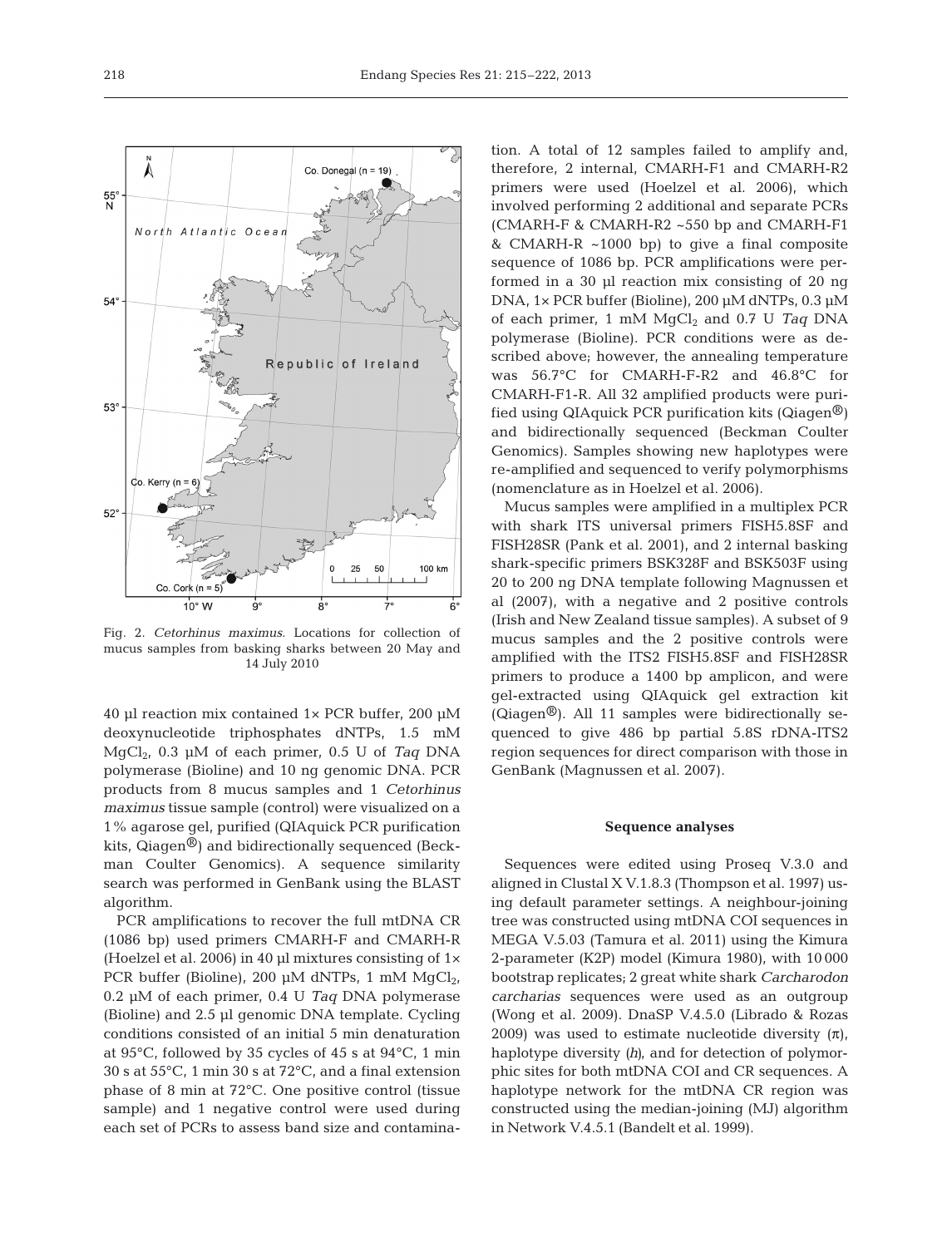## **RESULTS AND DISCUSSION**

To confirm the presence of *Cetorhinus maximus* genomic DNA, 8 mucus samples (from the 3 different sites; Fig 2) and 1 tissue sample were selected for barcoding using mtDNA COI gene sequences, with BLAST searches returning 99 to 100% sequence identity with *C. maximus* for all samples. In addition, sequences were pasted into the BOLD (Barcode of Life Data system) (www.barcodinglife.com/index. php/IDS\_OpenIdEngine) search engine, again verifying 100% matches to *C. maximus*. Aligning the 9 Irish COI sequences with 44 global *C. maximus* COI sequences available in GenBank revealed 6 polymorphic sites defining 5 COI haplotypes  $(h = 0.528 \pm 1)$ 0.069 SD,  $\pi = 0.00176 \pm 0.00032$  SD) which show a worldwide distribution. The Irish samples showed 2 of the 5 haplotypes reported in Wong et al. (2009) (our Fig. 3); Hap 2 was found in Co. Donegal  $(n = 1)$ and Co. Kerry  $(n = 2)$  samples, while Hap\_4 was found in all 3 Irish samples (Co. Donegal,  $n = 3$ ; Co. Kerry,  $n = 1$ ; Co. Cork,  $n = 2$ ).

Twenty-three mucus samples and 1 by-catch tissue sample from Ireland were successfully sequenced for the mtDNA CR. These samples were dominated by 2 haplotypes (BS1 and BS2; the tissue sample displayed BS2), in common with those from other ocean basins and exhibited extremely low nucleotide and moderate haplotype diversity  $(h = 0.533 \pm 0.105)$ ,  $\pi$  = 0.00069 ± 0.00021), concordant with Hoelzel et al. (2006) (our Table 1, Fig. 4). However, 1 new haplotype (BS7) was defined from a single Co. Kerry individual (Table 1).

All 11 Irish 486 bp 5.8S rDNA-ITS2 region sequences were identical to the 10 globally distributed reference basking sharks (GenBank accession no. EF194106) from Magnussen et al. (2007), confirming nuclear DNA can be amplified and sequenced from mucus samples. Similarly, both sets of primers for multiplex PCRs consistently produced speciesdiagnostic amplicons from the mucus samples.

Findings from both mtDNA gene regions and the ITS2 sequences suggest little global population structure and low genetic variability. High rates of gene flow are characteristic of large, highly mobile elasmobranchs, especially from areas lacking any apparent physical barriers to movement.

This study reports the utility and first successful field collection of mucus samples for population genetic analysis of an endangered shark species. Rather than relying on samples collected opportunistically, and in accordance with current conservation practices, we demonstrate the utility of mucus samples as a non-invasive and rapid technique to obtain genetic samples from multiple geographic hotspots for this species within 1 season.

To the best of our knowledge, the sampling technique described here provides the least harmful and, simultaneously, the most cost- and resource-efficient way of collecting samples from some elasmobranchs. Mucus glands are numerous and common in fish skin (Shephard 1994), so collection of mucus swabs should be considered for other vulnerable elasmobranch species, such as the whale shark *Rhincodon typus* or the manta ray *Manta birostris*, species that spend time either at or near the surface, and are slow moving or approachable by divers. Taberlet et al. (1999) argued that the term 'non-invasive sampling' should be restricted to DNA material taken from what is 'left behind' by an animal. Therefore, our



Fig. 3. *Cetorhinus maximus*. Neighbour-joining tree of 53 global basking shark mitochondrial DNA cytochrome *c* oxidase subunit I (COI) sequences (652 bp). Two great white shark *Carcharodon carcharias* (C.c.) COI sequences were used as an outgroup. The values displayed are bootstrap support values (only >50% are shown) derived from 10000 iterations using the Kimura 2-parameter model. Two haplotypes are found in the Irish basking shark samples (Hap\_2 and Hap\_4). Haplotype 4 seems to be the most common haplotype worldwide. Regions are ATL: Atlantic; CL: Chile; DO: Dominican Republic; EC: Ecuador; IT: Italy; NOR: Norway; NZ: New Zealand; SA: South Africa; TR: Turkey; UN: unknown; US: United States of America; and IR (Ireland), Co. Donegal; IR\*: Co. Cork; IR\*\*: Co. Kerry. The by-catch tissue sample from north of Co. Donegal is included within IR. All COI sequences were taken from Wong et al. (2009), except for accession nos. GU805881 (origin: Italy) (submitted 2010 to the EMBL/GenBank/DDBJ databases) and HQ167642 (origin: Turkey) (E. Keskin unpubl.). Scale bar: number of substitutions per site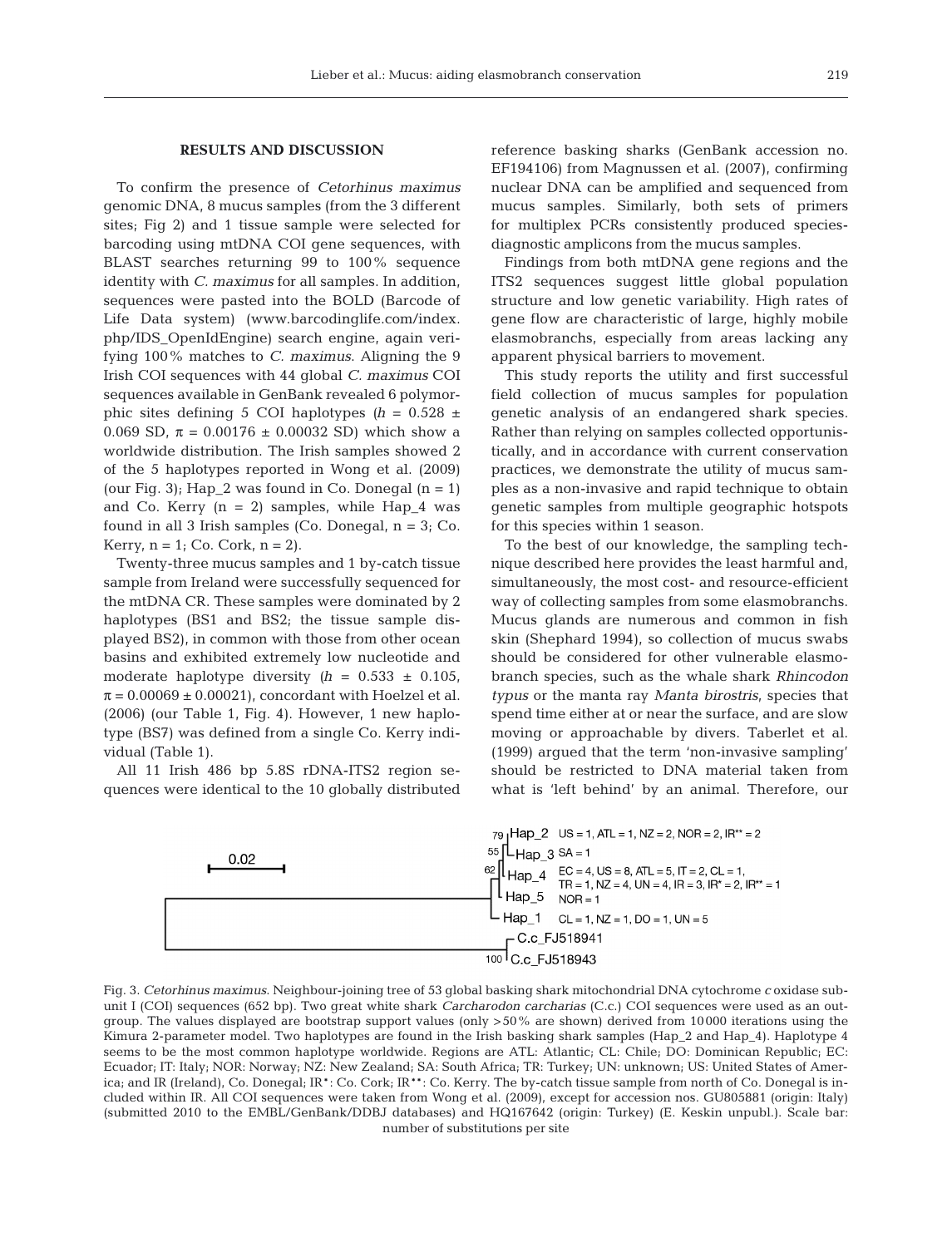

Fig. 4. *Cetorhinus maximus*. Statistical median-joining network of the 7 global basking shark haplotypes across various oceanic regions (NWA, NEA, MED, PAC, SA, CAR, IR, see Table 1), including 24 Irish sequences. The number of Irish (IR) individuals displaying each haplotype is indicated. The network shows evidence for global panmixia among different oceans, dominated by 2 haplotypes, BS1 and BS2. Most Irish samples from this study share BS1 ( $n = 16$ ); otherwise, no structure is evident among the 3 hotspots. One new haplotype from County Kerry, BS7  $(n = 1)$  was defined. Single mutational steps are assumed between haplotypes unless indicated by black dots. Circle sizes are proportional to haplotype frequencies

method would not fit this strict criterion. However, here we did not break the skin and did not induce a significant, immediate behavioural response (such as displacement or deep dives), indicating that mucus sampling does not cause undue distress to individuals. Observations of sampled sharks showed that most resumed feeding on the surface <1 min after sampling. Consequently, we would argue that not only is our method non-destructive, but it can also be referred to as non-invasive.

Regarding the limitations of mucus swabs, there is always a risk of amplifying microbial DNA when extracting mucus samples, resulting in DNA low in target template. However, the subsequent use of species-specific markers and advances in DNA bar coding can usually overcome this issue (Holmes et al. 2009, Wong et al. 2009). Although some samples were of lower DNA quantity and quality, >75% of the samples amplified successfully, demonstrating the utility of mucus samples for DNA extraction and sequencing. Future development will involve nuclear marker discovery, microsatellites and single nucleotide polymorphisms (SNPs), for basking shark genotyping, providing additional tools to elucidate global population connectivity. These markers hold the promise of improved genotyping from degraded DNA (Morin & Mccarthy 2007, Helyar et al. 2011), such as that obtained with mucus swabs.

The basking shark is listed as a UK BAP (Biodiversity Action Plan) species, and research into the basking shark's population status, as well as the collection of biological material, is encouraged (JNCC 2012). At present, mucus swabs provide a viable alternative to collecting DNA invasively, and because population samples can be collected over short time periods easily, with minimal equipment and training, such collections may prove more obtainable and informative than isolated opportunistic samples. Further spatiotemporal mucus sampling of *Cetorhinus maximus* geographic hotspots could assist in identifying key sites and management units (Moritz 1994, Palsbøll et al. 2007), eventually allowing new insights into basking shark population dynamics and social patterning. We conclude that the ability to genotype populations from mucus fulfils several prerequisites for effective conservation management of highly mobile, marine mega-vertebrates (Morin et al. 2004).

Table 1. *Cetorhinus maximus*. Polymorphic nucleotide sites and defined haplotypes in mitochondrial DNA control region (1086 bp) sequences of 24 Irish basking sharks, including 6 previously defined haplotypes and frequencies from Hoelzel et al. (2006). Polymorphism position refers to the light-strand sequence along the 1086 bp sequences from Hoelzel et al. (2006). The dash at nucleotide position 966 indicates a deletion. Hap: haplotype; dots indicate same nucleotide position as Haplotype BS1. Sampling areas are NWA: Northwest Atlantic; NEA: Northeast Atlantic; MED: Mediterranean; PAC: Pacific Ocean; SA: South Africa; CAR: Caribbean. Mucus samples from Ireland are IR (Ireland), Co. Donegal; IR\*: Co. Cork; IR\*\*: Co. Kerry. The bycatch tissue sample from north of Co. Donegal is included within IR. Dashes under 'Sampling area and haplotype frequency' indicate absence of a haplotype in a sampling area

| Hap             | Polymorphism position |           |           |           |           |           |           | -Sampling area and haplotype frequency |            |                          |            |                          |                          |                          |       |        |
|-----------------|-----------------------|-----------|-----------|-----------|-----------|-----------|-----------|----------------------------------------|------------|--------------------------|------------|--------------------------|--------------------------|--------------------------|-------|--------|
|                 | 182                   | 450       | 639       | 794       | 877       | 887       | 966       | <b>NWA</b>                             | <b>NEA</b> | MED                      | <b>PAC</b> | SА                       | <b>CAR</b>               | IR                       | $IR*$ | $IR**$ |
| BS <sub>1</sub> |                       | А         | G         | G         |           |           |           | $\mathcal{L}$                          | 3          | $\overline{\phantom{m}}$ | 13         | $\overline{\phantom{0}}$ | $\overline{\phantom{m}}$ | 12                       | 2     | 2      |
| BS <sub>2</sub> | $\bullet$             | $\bullet$ | $\cdot$   | А         | $\bullet$ | $\bullet$ | $\bullet$ | 6                                      | 2          | 4                        | 10         |                          | $\overline{\phantom{m}}$ | 2                        | 2     |        |
| BS <sub>3</sub> |                       | G         | А         | $\bullet$ | $\bullet$ | $\bullet$ | $\bullet$ | 3                                      |            | $\overline{\phantom{m}}$ | 5          |                          |                          | $\overline{\phantom{m}}$ |       |        |
| BS4             | C                     | ٠         | $\cdot$   |           | $\bullet$ | $\bullet$ | ٠         |                                        |            |                          | 4          |                          |                          | 2                        |       |        |
| BS <sub>5</sub> |                       |           | $\cdot$   | A         | $\bullet$ | $\cdot$   | А         | $\overline{\phantom{m}}$               |            |                          |            |                          |                          |                          |       |        |
| BS <sub>6</sub> | ٠                     |           | $\bullet$ | А         | $\cdot$   | $\cdot$   | А         |                                        |            |                          |            |                          |                          |                          |       |        |
| BS7             | $\cdot$               |           | $\cdot$   | ٠         |           |           | ٠         |                                        |            |                          |            |                          |                          |                          |       |        |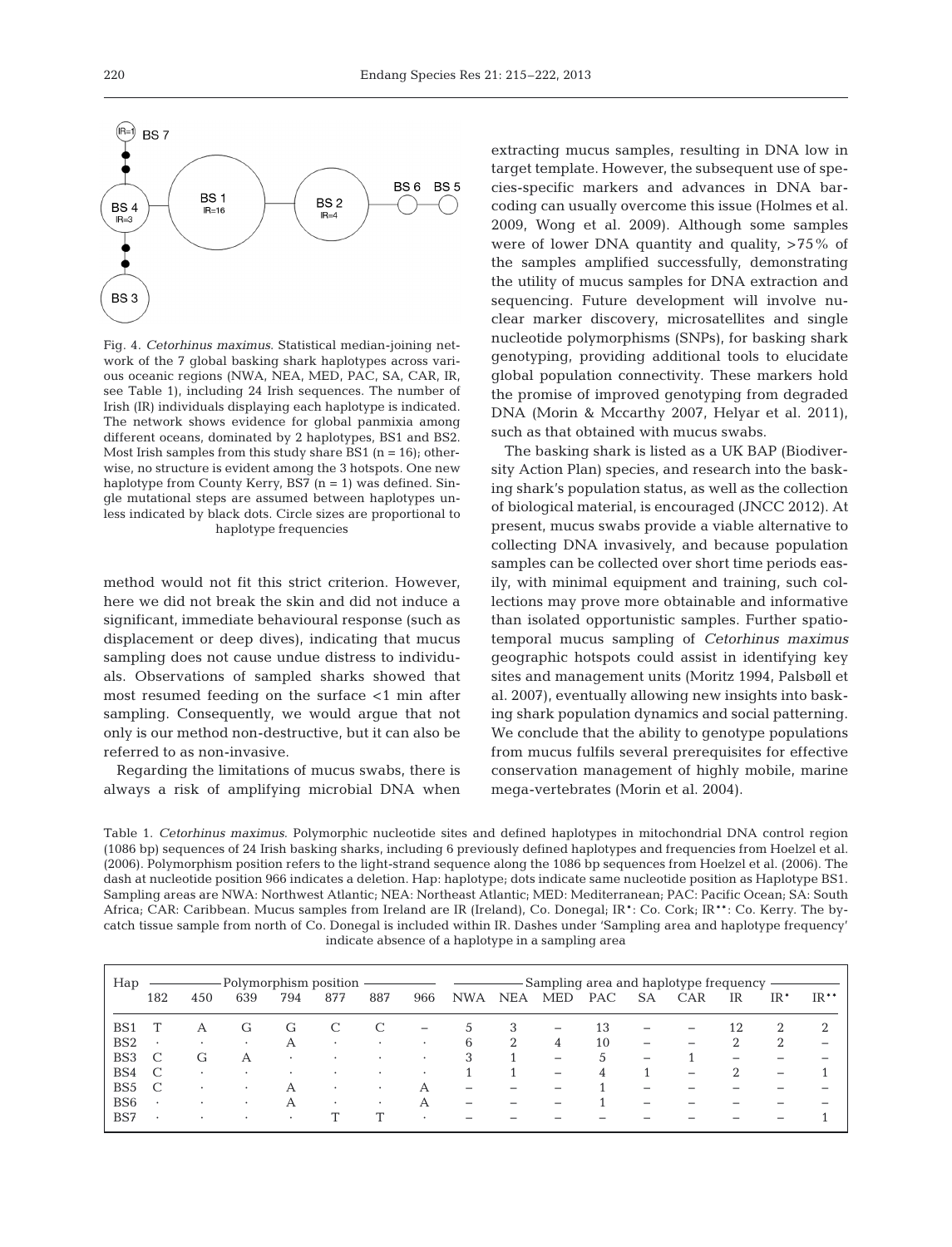*Acknowledgements.* The fieldwork for this study in Ireland was funded by a Heritage Council Wildlife Grant (Grant Reference 16759). This work received funding from the MASTS pooling initiative (The Marine Alliance for Science and Technology for Scotland) and their support is gratefully acknowledged. MASTS is funded by the Scottish Funding Council (grant reference HR09011) and contributing institutions. Thanks to Margaret Wallace for technical support, and Michaél Cottrell, Darren Craig, Laura Kavanagh, Lucy Hunt, Nick Massett and Ian O'Connor for help with fieldwork and sample collection.

#### LITERATURE CITED

- ► [Andreou D, Vacquie-Garcia J, Cucherousset J, Blanchet S,](http://dx.doi.org/10.1111/j.1095-8649.2011.03165.x) Gozlan RE, Loot G (2012) Individual genetic tagging for teleosts:an empirical validation and a guideline for ecologists. J Fish Biol 80: 181−194
- ► [Bandelt HJ, Forster P, Röhl A \(1999\) Median-joining net](http://dx.doi.org/10.1093/oxfordjournals.molbev.a026036)works for inferring intraspecific phylogenies. Mol Biol Evol 16: 37−48
	- Berrow SD, Heardman C (1994) The distribution and abundance of basking sharks *Cetorhinus maximus* (Gunnerus) in Irish waters. Biol Environ Proc R Ir Acad B 94: 101−107
	- Berrow S, Johnston E (2009) Basking shark survey: tagging and tracking. Final Report for the Heritage Council, Wildlife Grant R16759, www.baskingshark.ie/downloads/ basking\_shark\_final\_report\_heritage\_council.pdf
	- Foote AD, Thomsen PF, Sveegaard S, Wahlberg M and others (2012) Investigating the potential use of environmental DNA (eDNA) for genetic monitoring of marine mammals. PLoS One 7:e41781
- [Frère CH, Krzyszczyk E, Patterson EM, Hunter S, Ginsburg](http://dx.doi.org/10.1371/journal.pone.0012299) ➤ A, Mann J (2010) Thar she blows! A novel method for DNA collection from cetacean blow. PLoS ONE 5: e12299
- ▶ [Gore MA, Rowat D, Hall J, Gell FR, Ormond RF \(2008\)](http://dx.doi.org/10.1098/rsbl.2008.0147) Transatlantic migration and deep mid-ocean diving by basking shark. Biol Lett 4: 395−398
	- Hebert PDN, Ratnasingham S, DeWaard JR (2003) Bar coding animal life: cytochrome *c* oxidase subunit 1 divergences among closely related species. Biol Lett 270 (Suppl): 96−99
- [Helyar SJ, Bekkevold D, Taylor MI, Ogden R, Limborg MT](http://dx.doi.org/10.1111/j.1755-0998.2010.02943.x) ➤ (2011) Application of SNPs for population genetics of nonmodel organisms : new opportunities and challenges. Mol Ecol Resour 11: 123−136
- ► [Hoelzel AR, Shivji MS, Magnussen J, Francis MP \(2006\) Low](http://dx.doi.org/10.1098/rsbl.2006.0513) worldwide genetic diversity in the basking shark *(Ceto rhinus maximus*). Biol Lett 2:639-642
- ▶ [Holmes BH, Steinke D, Ward RD \(2009\) Identification of](http://dx.doi.org/10.1016/j.fishres.2008.09.036) shark and ray fins using DNA barcoding. Fish Res 95: 280−288
	- Hoolihan JP, Perez NF, Faugue RM, Bernard AM, Horn RL, Snodgrass D, Schultz DR (2009) Surface mucous as a source of genomic DNA from Atlantic billfishes (Istiophoridae) and swordfish (Xiphiidae). Fish Bull 107: 339−342
	- JNCC (Joint Nature Conservation Committee) (2012) UK priority species data collation *Cetorhinus maximus*, Version 2, updated on 15/12/2010. http://jncc.defra.gov.uk/ \_speciespages/203.pdf (accessed 6 November 2012)
- ► [Kimura M \(1980\) A simple method for estimating evolution-](http://dx.doi.org/10.1007/BF01731581)

ary rates of base substitutions through comparative studies of nucleotide sequences. J Mol Evol 16: 111−120

- [Le Vin AL, Adam A, Tedder A, Arnold KE, Mable BK \(2011\)](http://dx.doi.org/10.1111/j.1755-0998.2010.02909.x) ➤ Validation of swabs as a non-destructive and relatively non-invasive DNA sampling method in fish. Mol Ecol Resour 11: 107−109
- ► Librado P, Rozas J (2009) DnaSP v5: a software for comprehensive analysis of DNA polymorphism data. Bioinformatics 25: 1451−1452
- [Livia L, Antonella P, Hovirag L, Mauro N, Panara F \(2006\) A](http://dx.doi.org/10.1111/j.1471-8286.2005.01142.x) ➤ nondestructive, rapid, reliable and inexpensive method to sample, store and extract high-quality DNA from fish body mucus and buccal cells. Mol Ecol Notes 6: 257−260
- ► [Magnussen JE, Pikitch EK, Clarke SC, Nicholson C, Hoelzel](http://dx.doi.org/10.1111/j.1469-1795.2006.00088.x) AR, Shivji MS (2007) Genetic tracking of basking shark products in international trade. Anim Conserv 10: 199−207
	- Matthews LH, Parker HW (1950) Notes on the anatomy and biology of the basking shark *Cetorhinus maximus* (Gunner). Proc Zool Soc Lond 120:535–576
- ► [Morin PA, Mccarthy M \(2007\) Highly accurate SNP geno](http://dx.doi.org/10.1111/j.1471-8286.2007.01804.x)typing from historical and low-quality samples. Mol Ecol Notes 7: 937−946
- ► [Morin PA, Luikart G, Wayne RK \(2004\) SNPs in ecology,](http://dx.doi.org/10.1016/j.tree.2004.01.009) evolution and conservation. Trends Ecol Evol 19:208-216
- ▶ [Moritz C \(1994\) Defining 'Evolutionarily Significant Units'](http://dx.doi.org/10.1016/0169-5347(94)90057-4) for conservation. Trends Ecol Evol 9: 373−375
- ► Palsbøll P (1999) Genetic tagging: contemporary molecular ecology. Biol J Linn Soc 68:3-22
- ► [Palsbøll PJ, Bérubé M, Allendorf FW \(2007\) Identification of](http://dx.doi.org/10.1016/j.tree.2006.09.003) management units using population genetic data. Trends Ecol Evol 22: 11−16
- [Pank M, Stanhope M, Natanson L, Kohler N, Shivji M \(2001\)](http://dx.doi.org/10.1007/s101260000071) ➤ Rapid and simultaneous identification of body parts from the morphologically similar sharks *Carcharhinus obscurus* and *Carcharhinus plumbeus* (Carcharhinidae) using multiplex PCR. Mar Biotechnol (NY) 3: 231−240
- [Parsons KM, Dallas JF, Claridge DE, Durban JW, Balcomb](http://dx.doi.org/10.1046/j.1365-294x.1999.00723-8.x) ➤ KC, Thompson PM, Noble LR (1999) Amplifying dolphin mitochondrial DNA from faecal plumes. Mol Ecol 8: 1766−1768
- ▶ [Reed JZ, Tollit DJ, Thompson PM, Amos W \(1997\) Molecular](http://dx.doi.org/10.1046/j.1365-294X.1997.00175.x) scatology: the use of molecular genetic analysis to assign species, sex and individual identity to seal faeces. Mol Ecol 6: 225−234
	- Sambrook J, Fritsch EF, Maniatis T (1989) Molecular cloning: a laboratory manual, 2nd edn. Cold Spring Harbor Laboratory Press, New York, NY
- ▶ [Schwartz MK, Luikart G, Waples RS \(2007\) Genetic monitor](http://dx.doi.org/10.1016/j.tree.2006.08.009)ing as a promising tool for conservation and management. Trends Ecol Evol 22:25-33
- ▶ [Shephard K \(1994\) Functions for fish mucus. Rev Fish Biol](http://dx.doi.org/10.1007/BF00042888) Fish 4: 401−429
- ► Sims DW (2008) Sieving a living: a review of the biology, ecology and conservation status of the plankton-feeding basking shark *Cetorhinus maximus.* Adv Mar Biol 54: 171−220
- ► [Sims DW, Quayle VA \(1998\) Selective foraging behaviour of](http://dx.doi.org/10.1038/30959) basking sharks on zooplankton in a small-scale front. Nature 393:460-464
- ► [Sims DW, Southall EJ, Quayle VA, Fox AM \(2000\) Annual](http://dx.doi.org/10.1098/rspb.2000.1227) social behaviour of basking sharks associated with coastal front areas. Proc Biol Sci 267: 1897−1904
- ▶ [Skomal GB, Zeeman SI, Chisholm JH, Summers EL, Walsh](http://dx.doi.org/10.1016/j.cub.2009.04.019) HJ, McMahon KW, Thorrold SR (2009) Transequatorial